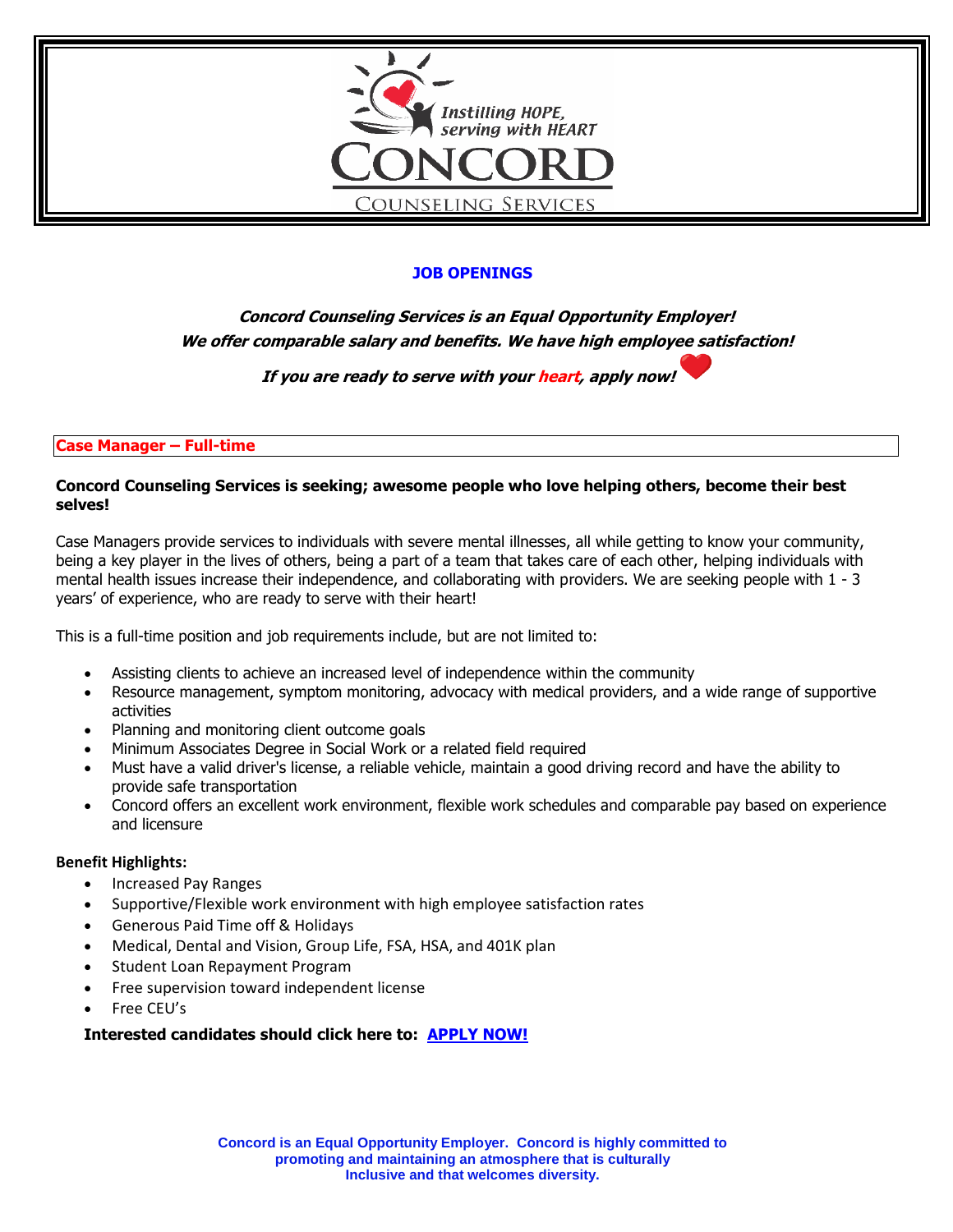#### **Job Developer – Part-time (20 Hours)**

The Job Developer promotes the rehabilitation and recovery of adults with severe and persistent mental illness through the development of varied and responsive job positions through relationships with local businesses, colleges/universities, training/education programs, galleries, and volunteer opportunities to enhance jobs and opportunities available to members of the Pathway Clubhouse, clients of Concord's Vocational Program (E Team), and artists at 1221 Art Space. This position also assists with the implementation of Transitional Employment Placements (TEP), independent employment, supported employment and other vocational activities that work to increase independence.

This is a part-time position and job requirements include, but are not limited to:

- Understand how to therapeutically engage a person with mental health symptoms
- Develop relationships with local businesses and colleges/universities to secure a variety of vocational/educational options for participants.
- Coaching participants in the community to include learning job and all job tasks
- Training, supervising and monitoring participants to complete job assignments/tasks
- Advocating for participants on the job
- Maintain positive relationships with participants, employers and team members
- Must have a valid driver's license, a reliable vehicle, maintain a good driving record and have the ability to provide safe transportation
- Concord offers an excellent work environment, flexible work schedules and comparable pay based on experience and licensure

Bachelor's Degree in Rehabilitation Social Work or related field; (LSW or LPC Preferred) or 2+ years working with adults with Severe and Persistent Mental Illness (SPMI) needing employment services (Required)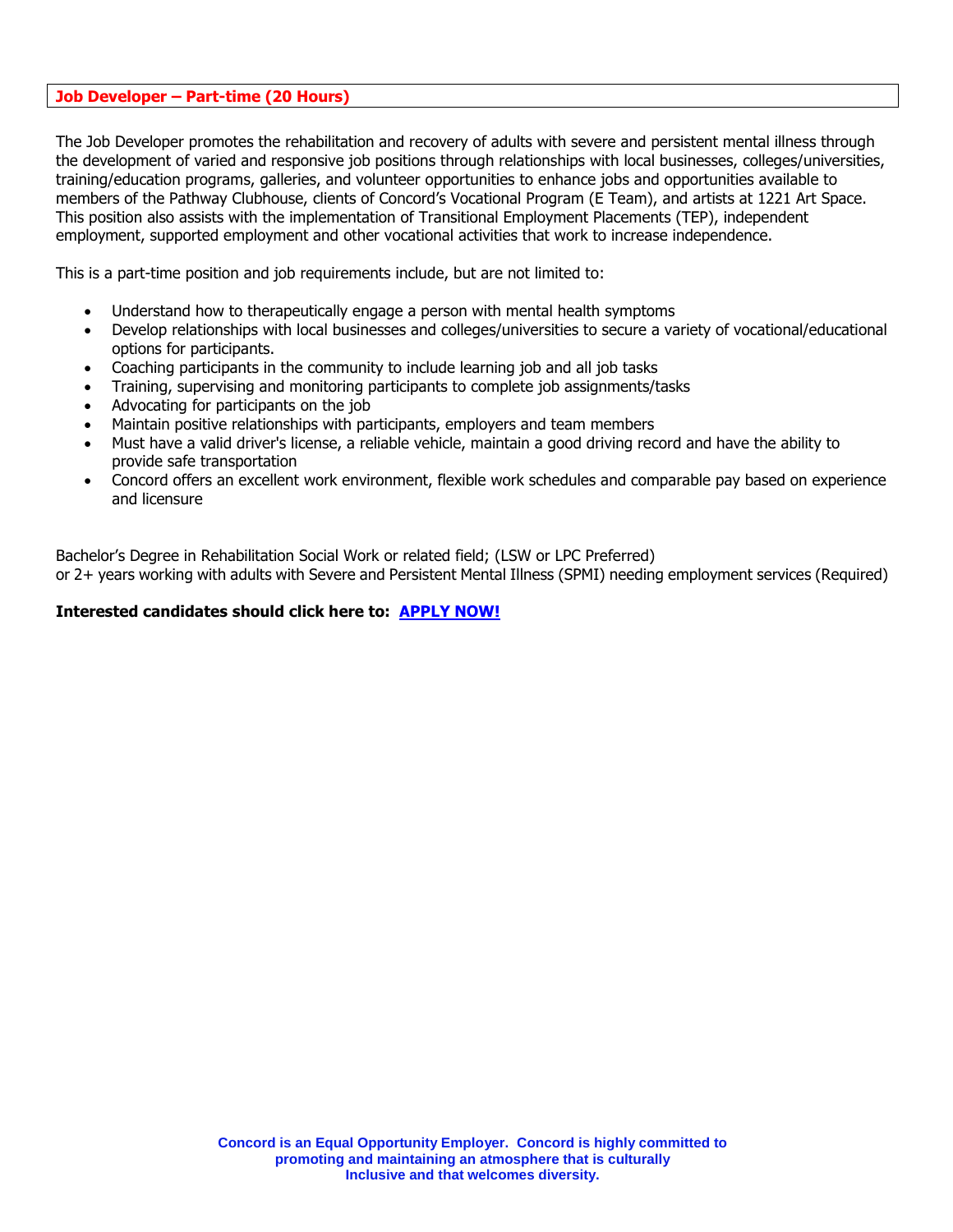# **Dual Diagnosis Therapist – Full-time**

Concord Counseling Services is seeking a full-time Dual Diagnosis Therapist to develop therapeutic treatment plans for problems such as substance abuse, psychological or emotional problems or working with dysfunctional families. This is a full-time position and job requirements include, but are not limited to:

- Must have working knowledge of mental illness, alcohol and drug addiction symptoms, psychiatric symptoms,
- and their impact on functioning and behavior
- Previous group work preferred and ability to work at least one evening per week
- We use a Harm Reduction/Stages of Change Model with individuals that are living in Permanent Supportive Housing where a Housing First Model is used
- Master's Degree with (LPCC)/ (LPC) or Licensed Independent Social Workers (LISW)/ (LSW) Chemical Dependency licensure a plus
- Excellent communication, interpersonal skills and computer literacy are essential.

Concord offers an excellent work environment, flexible work schedules and comparable pay based on experience and licensure

## **Benefit Highlights:**

- Competitive pay
- Supportive/Flexible work environment with high employee satisfaction rates
- Generous Paid Time off & Holidays
- Medical, Dental and Vision, Group Life, FSA, HSA, and 401K plan
- Student Loan Repayment Program
- Free supervision toward independent license
- Free CEU's

# **Interested candidates should click to : [APPLY NOW!](https://recruiting.paylocity.com/recruiting/jobs/All/5b3bff7d-10cd-4437-bebc-925beda87e04/Concord-Counseling-Services)**

## **Mental Health Therapist – (Contingent)**

Are you looking to make a difference in the lives of others?

Concord Counseling Services is seeking a **Mental Health Therapist** on a contingent basis to perform mental health counseling with children and adults. Prior counseling experience and previous group work preferred; ability to work at least one evening per week.

Must have a Masters in Social Work or Counseling" (LSW/LPC) or "an Independent License" (LISW/LPCC) Excellent communication, interpersonal skills and computer literacy are essential. We offer an excellent work environment, flexible work schedules and comparable rates based on experience and licensure.

# **Benefit Highlights:**

- Student Loan Repayment Program
- Free supervision toward independent license
- Free CEU's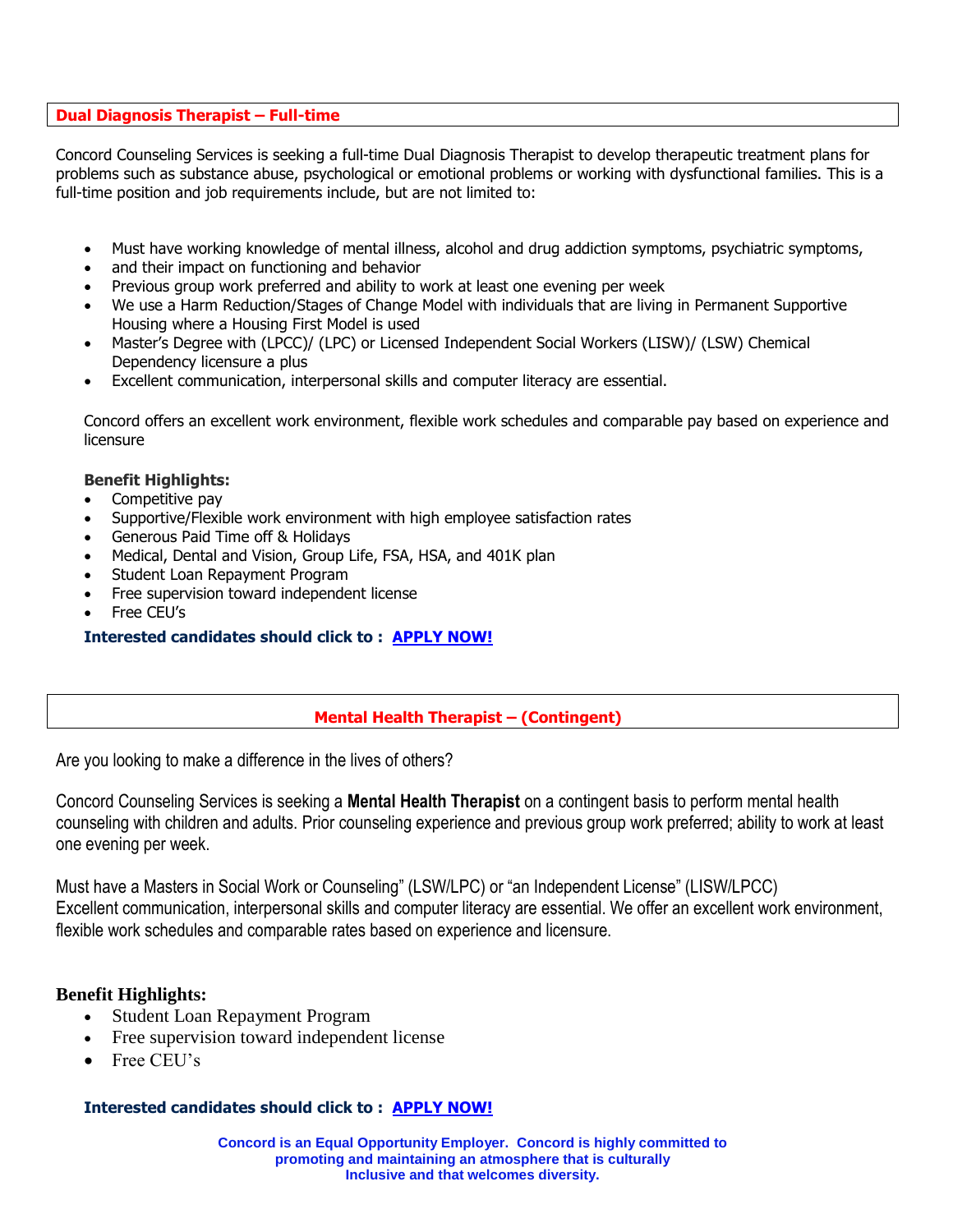# **Mental Health Therapist – Full-Time**

Are you looking to make a difference in the lives of others?

Concord Counseling Services is seeking a Mental Health Therapist to perform counseling with both mental health and substance abuse clients.

Prior counseling experience and previous group work preferred; ability to work at least one evening per week.

Must have LSW/LPC licensure. Preferred candidates will have LISW/LPCC, and also have expertise in DBT, both individual and group settings.

Excellent communication, interpersonal skills and computer literacy are essential. We offer an excellent work environment, flexible work schedules and comparable rates based on experience and licensure.

Concord offers an excellent work environment, flexible work schedules and comparable pay based on experience and licensure

#### **Benefit Highlights:**

- Competitive pay
- Supportive/Flexible work environment with high employee satisfaction rates
- Generous Paid Time off & Holidays
- Medical, Dental and Vision, Group Life, FSA, HSA, and 401K plan
- Student Loan Repayment Program
- Free supervision toward independent license
- Free CEU's

## **Interested candidates should click to : [APPLY NOW!](https://recruiting.paylocity.com/recruiting/jobs/All/5b3bff7d-10cd-4437-bebc-925beda87e04/Concord-Counseling-Services)**

## **Older Adult Therapist – LISW**

Concord is seeking a full-time, experienced Licensed Independent Social Worker (LISW) to counsel Older Adults (60 and over). This position will provide in-office and home-based counseling services. Excellent communication (both verbal and written) and interpersonal skills; experience with Electronic Health Records and an interest in working with seniors to support their independence and good mental health are a must.

Preferred Candidates will have good time management skills, be able to maintain productivity and documentation requirements and already be on Medicare panel.

#### **Benefit Highlights:**

- Competitive pay
- Supportive/Flexible work environment with high employee satisfaction rates
- Generous Paid Time off & Holidays
- Medical, Dental and Vision, Group Life, FSA, HSA, and 401K plan
- Student Loan Repayment Program
- Free supervision toward independent license
- Free CEU's

## **Interested candidates should click to : [APPLY NOW!](https://recruiting.paylocity.com/recruiting/jobs/All/5b3bff7d-10cd-4437-bebc-925beda87e04/Concord-Counseling-Services)**

**Concord is an Equal Opportunity Employer. Concord is highly committed to promoting and maintaining an atmosphere that is culturally Inclusive and that welcomes diversity.**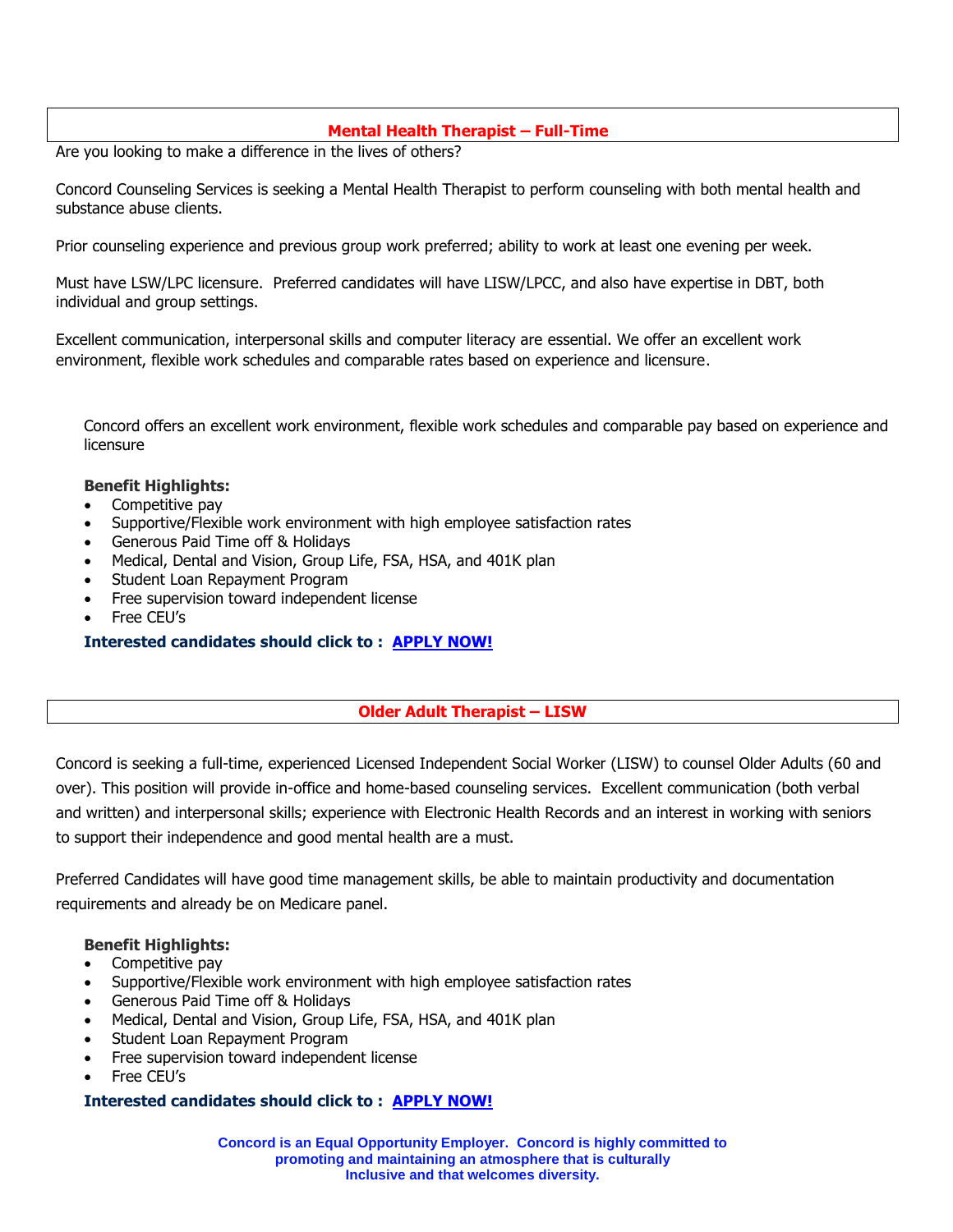#### **Service Coordinator – Full-time**

Concord Counseling Services is seeking a Service Coordinator to assist individuals with mental health and/or drug/alcohol issues who have experienced homelessness and now live in supportive housing. As a Service Coordinator, you will have the opportunity to build a community of neighbors and introduce folks to fun/sober activities around the city. Job duties/requirements include, but are not limited to:

- Engaging tenants with activities and education both within the housing program and the outside community.
- Supporting the recovery process for each assigned tenant
- Assisting tenants with identifying and addressing barriers to success and to develop coping skills to live independently and as part of a community
- Providing limited case management services
- Minimum Associates Degree in Social Work or a related field is required
- Licensed Social Worker (LSW) or Licensed Professional Counselor (LPC) preferred

Excellent communication and interpersonal skills and computer literacy are essential

#### **Benefit Highlights:**

- Increased Pay Ranges
- Supportive/Flexible work environment with high employee satisfaction rates
- Generous Paid Time off & Holidays
- Medical, Dental and Vision, Group Life, FSA, HSA, and 401K plan
- Student Loan Repayment Program
- Free supervision toward independent license
- Free CEU's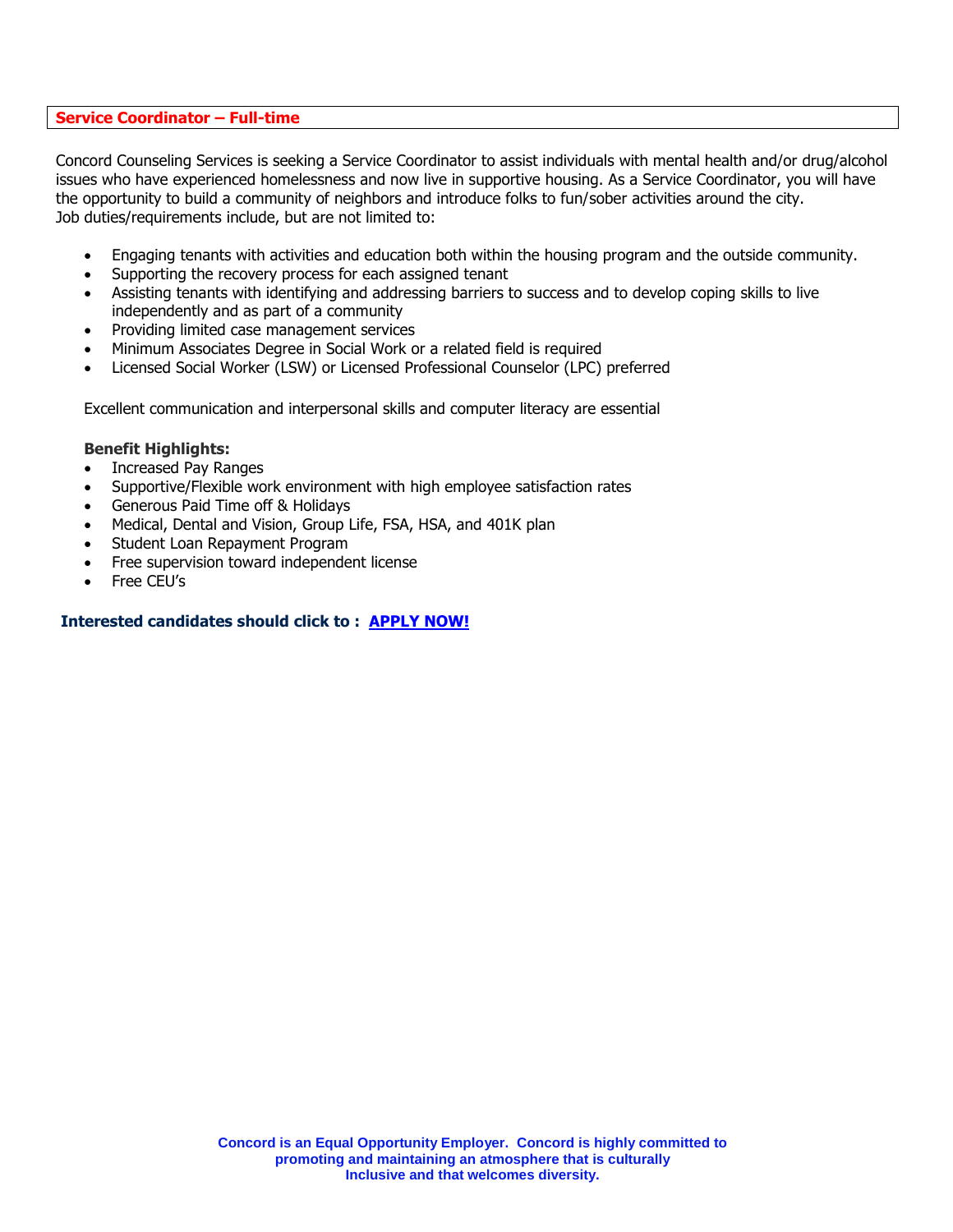# **School-Based Prevention Clinician Full-time \$1000.00 SIGN-ON BONUS! 10-month position**

### **Do you love working with children and adolescents? Are you passionate about helping our young people avoid the pitfalls leading to social emotional struggles?**

Concord Counseling Services is seeking a **10 month Mental Health School-Based Prevention Clinician** to provide school-based mental health prevention services. The job duties for this position include, but are not limited to: Providing individual and group prevention, crisis intervention/risk assessments, de-escalation, classroom lessons, linking families with community resources and collaborating with school staff and administrators.

We have a caring and compassionate team of prevention staff who are passionate about helping students and families and educating schools on the importance of mental health awareness. We aim to provide support to students to meet their needs, to keep them in class learning and to avoid escalation to more intensive services like therapy.

Master's Degree, Ohio Social Work or Professional Counselor License (LISW or LPCC preferred, LSW or LPC with experience), School Social Work License (SSW) preferred

Candidates must have experience working with children and adolescents. Experience working in schools is preferred but not required

Proficient experience with Microsoft Office including Outlook, Word and Excel and working on an Electronic Medical Records

Must be a self-starter, be able to work independently, have excellent time-management, organization, communication, and interpersonal skills

## **Benefit Highlights:**

- Increased Salary Ranges
- Supportive/Flexible work environment with high employee satisfaction rates
- Generous Paid Time off & Holidays
- Medical, Dental and Vision, Group Life, FSA, HSA, and 401K plan
- Student Loan Repayment Program
- Free supervision toward independent license
- Free CEU's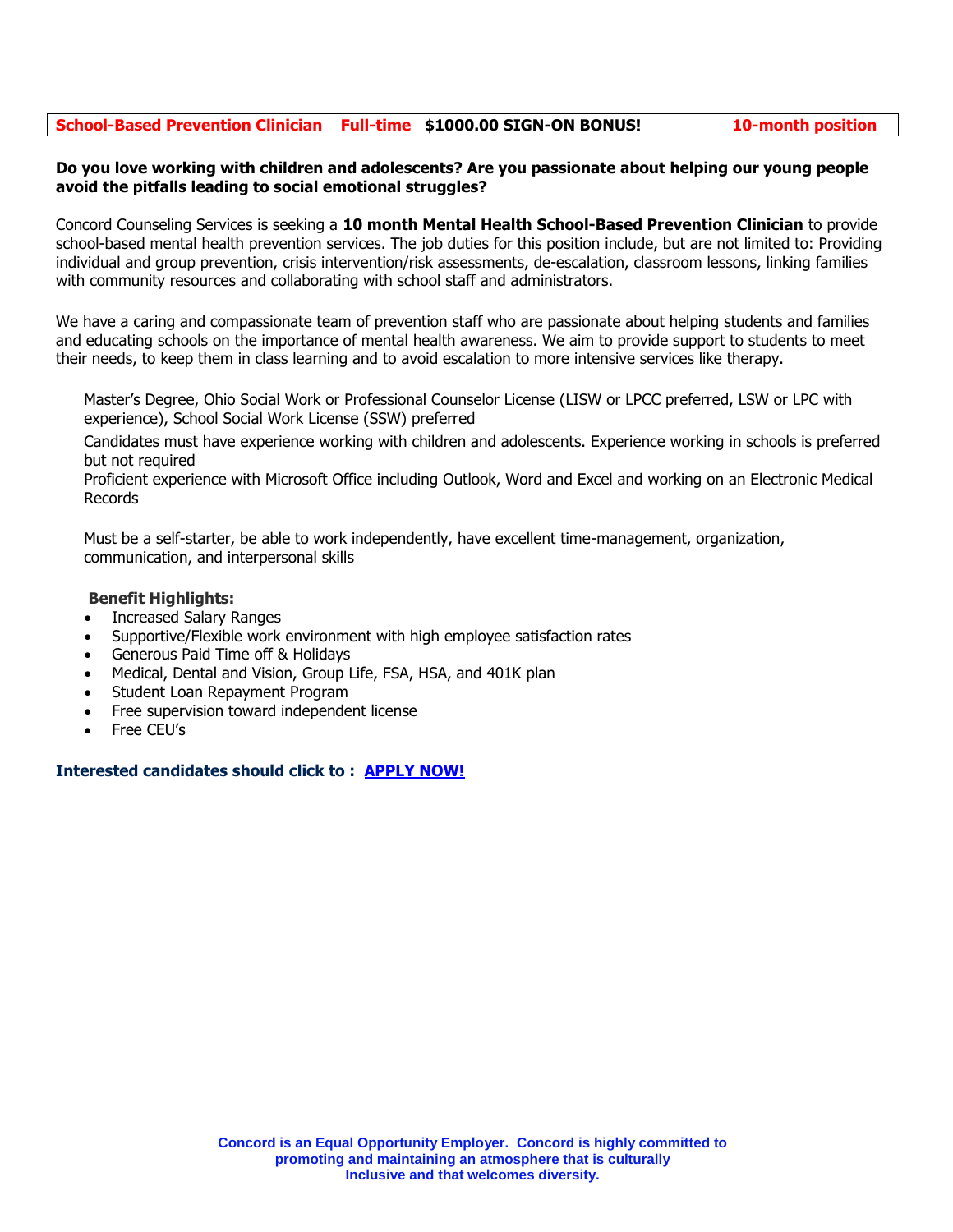#### **Do you love working with children and adolescents? Are you passionate about helping our young people avoid the pitfalls leading to substance abuse?**

Concord Counseling Services is seeking a 12 month Substance Use School- Based Prevention Clinician to provide schoolbased substance use prevention services which will include working with students individually, in groups, referring to community resources and parent education workshops.

- Candidates with a Master's degree and a counseling or social work license should apply. (LSW, LPC, LISW or LPCC) Chemical Dependent licensure is a plus
- Candidates must have experience working with clients with children, adolescents and their parents.
- Proficient experience with Microsoft Office including Outlook, Word and Excel and working on an Electronic Medical Records is needed.

Must be a self-starter, be able to work independently, have excellent time-management, organization, communication, and interpersonal skills.

#### **Benefit Highlights:**

- Increased Salary Ranges
- Supportive/Flexible work environment with high employee satisfaction rates
- Generous Paid Time off & Holidays
- Medical, Dental and Vision, Group Life, FSA, HSA, and 401K plan
- Student Loan Repayment Program
- Free supervision toward independent license
- Free CEU's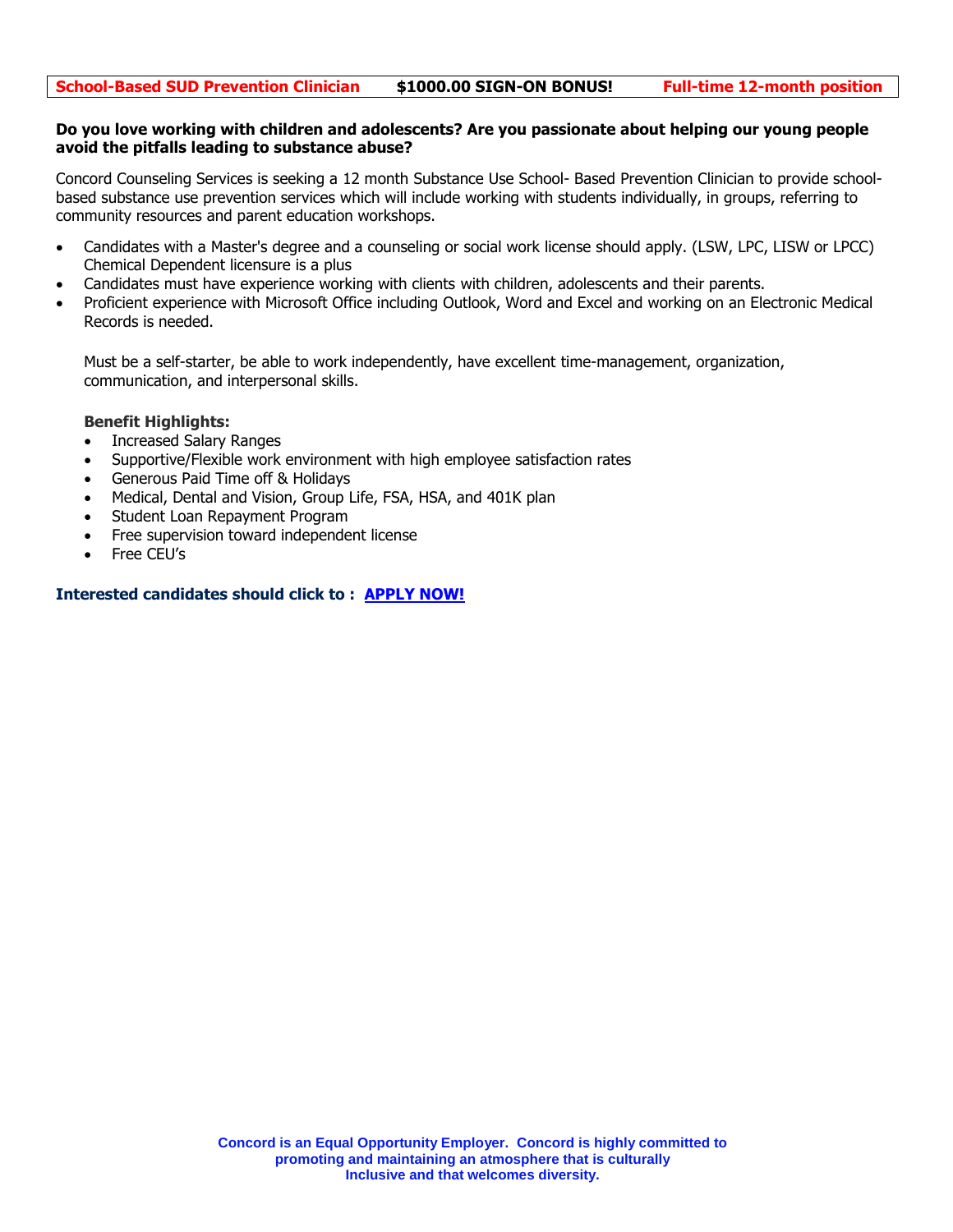#### **Are you passionate about improving the lives of children?**

Concord Counseling Services is seeking a Full-time School-Based Therapist to provide diagnostic evaluations and mental health counseling to children and adolescents (grades K-12). This is a year-round position. Working collaboratively with students, families, teachers, school staff, and other Concord district service providers, this dynamic position is designed to help support clients' emotional and mental health needs at both home and school. Services are provided primarily in the school buildings during the school day, but may also be provided at a Concord office, virtually, or in the home/community as needed.

- Master's Degree, Ohio Social Work or Professional Counselor License (LISW or LPCC preferred, LSW or LPC with experience) is required
- Candidates must have clinical experience proving therapy and working with children and adolescents
- Proficient experience with Microsoft Office including Outlook, Word and Excel and working on an Electronic Medical Records

Must be a self-starter, be able to work independently, have excellent time-management, organization, communication, and interpersonal skills

#### **Benefit Highlights:**

- Increased Salary Ranges
- Supportive/Flexible work environment with high employee satisfaction rates
- Generous Paid Time off & Holidays
- Medical, Dental and Vision, Group Life, FSA, HSA, and 401K plan
- Student Loan Repayment Program
- Free supervision toward independent license
- Free CEU's